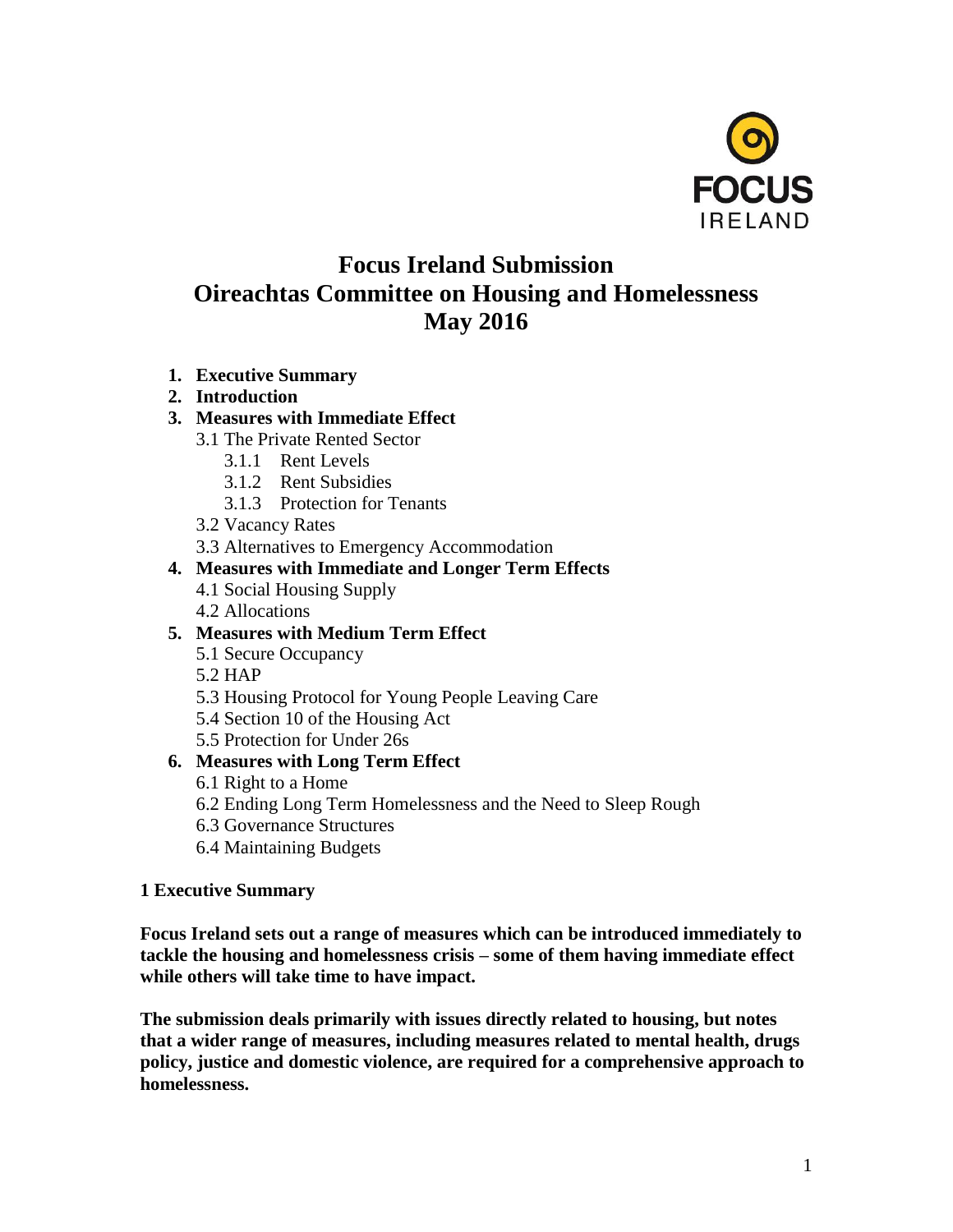**The submission proposes:**

- **increases in rent supplement to reflect market rents**
- **measures to link rent increases to inflation**
- new measures to police compliance with rental legislation
- **longer-term measures to create 'secure occupancy' in the private rented sector**
- **a programme to identify the causes of property lying empty, following on from census data**
- **a new programme to assist homeless families remain for a longer period with broader family**
- **that the social housing programme shifts radically from relying on the private sector to build social housing toward a system in which local authorities are funded to cause the new housing to be built.**
- **new social housing investment to be linked to other necessary infrastructure to overcome local resistance**
- **measures to tackle youth homelessness**

**The submission also argues for consensus on a broad framework to approach homelessness including a commitment to end the need to sleep rough, eliminate long-term homelessness and hold a referendum to include the right to housing in the Constitution.**

#### **2 Introduction**

Focus Ireland welcomes the establishment of the Oireachtas Committee on Housing and Homelessness and its short, focused approach to identifying solutions to a crisis that is impacting on so many families and individuals.

Homeless is a complex problem, with both economic and social causes. It is frequently about much more than a housing problem, but it always includes a housing problem. Every exit from homelessness requires a house. Other supports are often needed, but housing is paramount. This submission takes it lead from the Committee's agenda and therefore concentrates on housing but it is important to note that in order for homelessness to be effectively tackled, a broad range of measures are also needed. Just as there is a recognition that the current crisis results from a lack of investment in housing, it also needs to be recognized that the lack of investment in social infrastructure such as mental health services and social work must also be reversed if we are to truly solve the problem.

Addressing homelessness requires a sustained commitment, strong principals and a clear vision of what is needed by families, communities and society. In its short lifespan this Committee cannot solve the full range of problems but we hope that it can help to establish such principals across the political spectrum in order to sustain longer term policy making.

The submission concentrates on measures that can and must be initiated immediately, but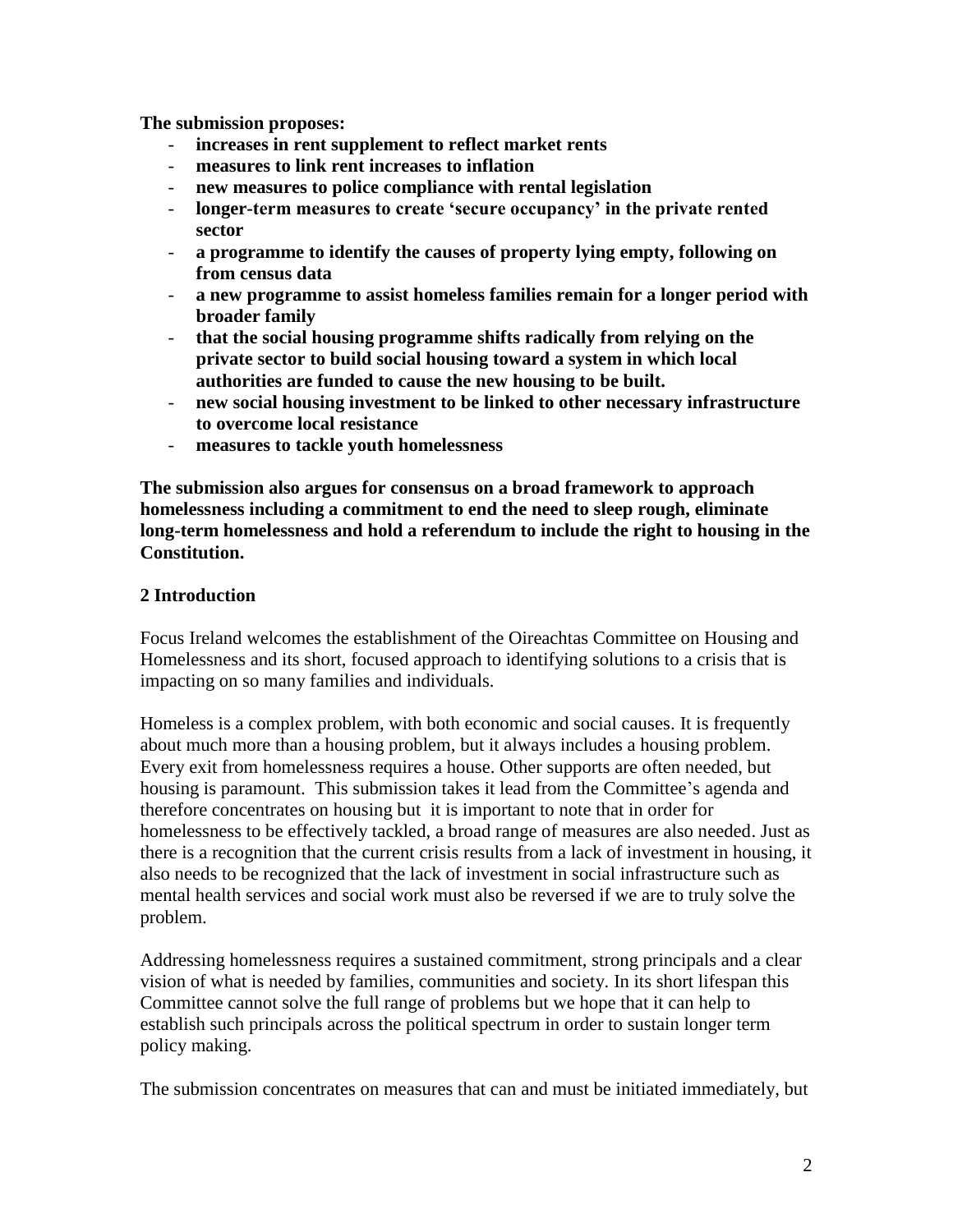in some cases their impact will be immediate and in others will take time to have effect.

# **3 Measures with immediate effect needed to address the crisis.**

# **3.1 The Private Rented Sector**

A large majority of the families that are becoming homeless had their last secure home in the private rented sector. While some of the longer-term solutions to the housing crisis must be found in other areas – such as adequate supplies of social housing, and more accessible homeownership – immediate measures must address the crisis that is currently shaking the private rented sector.

There are three interlocking elements to the private rented crisis

- rapidly escalating rents
- landlords exiting the market (either voluntarily or as a result of repossessions by lending institutions)
- a shortage of available homes to rent (both for families and single people)

# **3.1.1 Levels of rents**

Rapidly rising rents are the primary immediate cause of homelessness and housing insecurity for families and individuals. It is important to recognize that this is not just a problem for people relying on social welfare, but with 20% of the population living in the private rented sector, it impacts on people at all income levels. It creates problems for multinationals attempting to recruit skilled workers to come to Ireland, it reduces disposable income (and leads to wage pressures) for middle earning workers, but for low waged households and those relying on social welfare it creates a real risk of homelessness.

The principle of rent regulation is well established in the Irish private rental market. For over a decade, Private Rental legislation has regulated rents by stating that they can only be reviewed on an annual basis and that increases should be in line with market changes. Tenants can refer disagreements on such annual reviews to the Private Rental Tenancy Board (PRTB) for resolution. Despite the dire warnings of landlords about the impact of such regulation, the private rented sector doubled from 10% to 20% of the Irish housing market after it was introduced.

In 2015, the Government proposed to link rent increases to the Consumer Price Index rather than 'market levels' but eventually opted for the less effective instrument of limiting rent increases to every two years instead on one.

There is little evidence that this measure has helped limit rent increases, and the evidence shows that it has had no impact on the rate at which families are becoming homeless – which has continued to rise.

Focus Ireland believes strongly that the Committee should recommend the introduction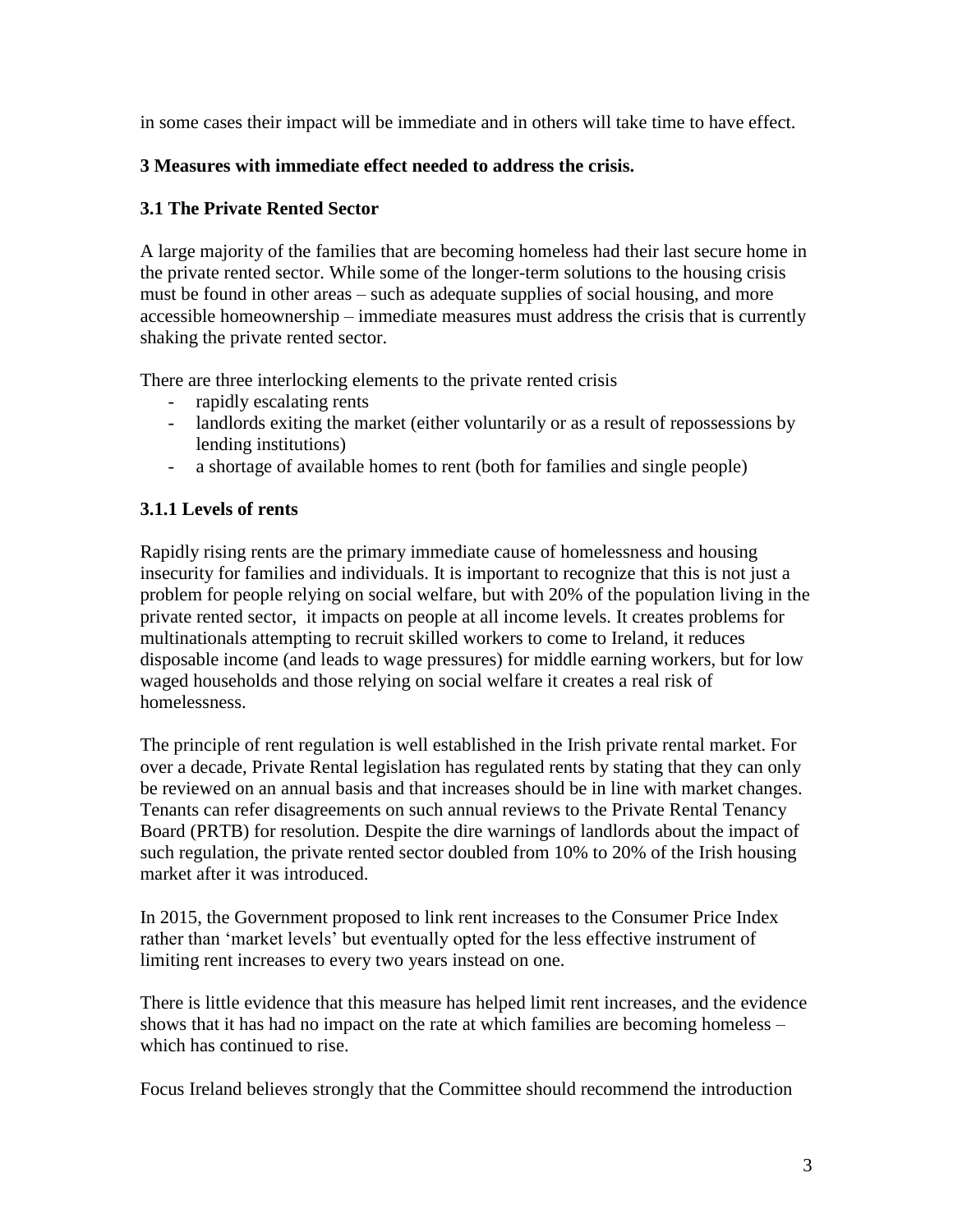of legislation to extend current rent regulation to include linking rent increases to the CPI.

# **3.1.2 Rent Subsidies for households relying on social welfare**

Rent supplement, the primary rent subsidy, is provided by the Department of Social Protection through the supplementary welfare programme. Rent supplement rates have been frozen since 2013 and have not kept pace with market rents. In Dublin they are now some 50% below market rents. Some of the reasons offered for the rate freeze have been that to increase the rate would inflate the cost of renting for low income households, and increase expenditure by the department of social protection, while offering little increased supply of housing.

It is abundantly clear that the policy of freezing rent supplement has not had the intended effect of moderating rent increases. Indeed the inflexible position taken by the department has rather forced many households out of their homes or left them with no alternative but to illicitly 'top up' their rent payment by bridging the gap between the rent supplement limit and the actual rent. Topping up has left many families struggling to provide for other necessary basics, and is one of the primary causes of the current rise in homelessness.

We recognize and have welcomed the discretionary mechanisms used directly by the Department or indirectly through Threshold, however they are piecemeal responses to what is a systematic problem and they have not slowed down the number of families becoming homeless.

It has been noted that increasing rent supplement will not increase the supply of rent supplement. But this is not its purpose-its purpose is to ensure that households which rely on rent supplement can maintain their existing homes. The decision to freeze rent supplement amounts to a decision that the full burden of the housing shortage will be borne by those on the lowest incomes.

The objective of rent supplement must be that households that rely on social welfare and live in the private rented sector must have access to sufficient income to pay their rent at prevailing market rates.

Rent supplement increases are not a panacea for the chronic shortage of homes and the other issues that are caused by the systemic failure of our housing market. Rent supplement can be viewed as a symptom of a housing market that has ill served Irish citizens for more than 30 years.

In the short term Focus Ireland submit that the committee should recommend rent supplement increases to keep individuals and families in their homes.

These changes must be part of a larger programme to address the failures of the private rental sector and should include the introduction of 'secure occupancy' as proposed by NESC with increased legal protection for tenants, as well as the broader supports and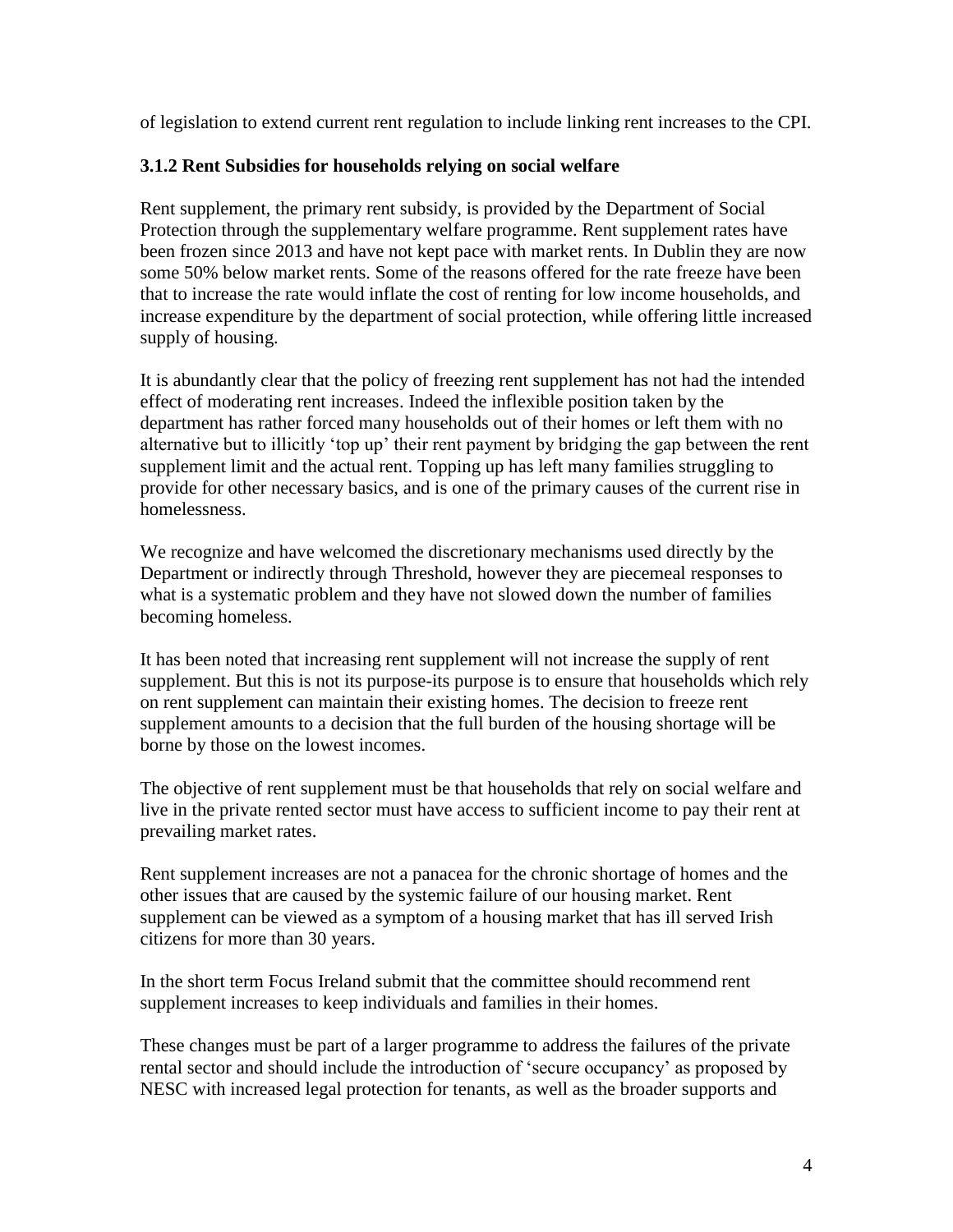protections advocated for later in this submission.

# **3.1.3 Separating tenant security from landlord ownership**

The current private rented legislation establishes a four year tenancy agreement between landlords and tenants – however it creates a 'get out clause' for landlords who are entitled to tear this agreement up if they wish to sell the property.

The provision, which was established to protect the interests of small landlords, now serves the interest of large financial institutions and 'vulture funds', who as a matter of course terminate tenancy agreements when they take possession of the premises so that they can obtain 'vacant possession'. It has been estimated that 47,000 properties are now owned by "non-bank entities" or vulture funds.

In light of a recent well-documented event involving 'vulture funds' and recent case law, Focus Ireland believes that this get out clause is no longer appropriate for all sections of the Irish rental market. Just as approved housing bodies are now regulated based on their size we believe that the private rental market regulations need to differentiate between investor properties and 'accidental' or single property landlords.

For the former, Focus Ireland proposes to the committee that it recommends that the private rented legislation is immediately amended to remove the 'get out clause' which allows landlords to terminate tenancy agreements if they wish to sell. Effectively this would put investor landlords on a similar footing to those landlords who invest in office or retail properties. The tenant is secure for the duration of the tenancy and should the investor wish to sell during the tenancy the property must be sold as a going concern.

Given the scale of the difficulties in the rental market and in buy-to-let mortgages, we believe the supreme court will see such measures as warranted 'in the public interest' rather than an infringement of property rights. Property rights have been similarly limited in the past with the consent of the Courts. However the committee may have to consider the tax treatment of investors to bring them progressively closer to the treatment of investors in the retail and office sector.

For single property or 'accidental landlords' Focus Ireland proposes to the committee that it recommends a review of the regulations recently introduced in this area in light of recent judgement in *Hennessy v PRTB*.

The recent regulations set out that a landlord must sign a commitment that they will sell the property on serving notice on a tenant.

In *Hennessy v PRTB* Judge Barker in her decision stated an intention to sell by itself is not enough to end a tenancy. She said that intention "in many cases will involve the requirement that the landlord has identified a potential purchaser, or commenced negotiations towards an eventual sale". While she does not go so far as to say that the legislation is limited to instances where there is an identified sale, she states that this will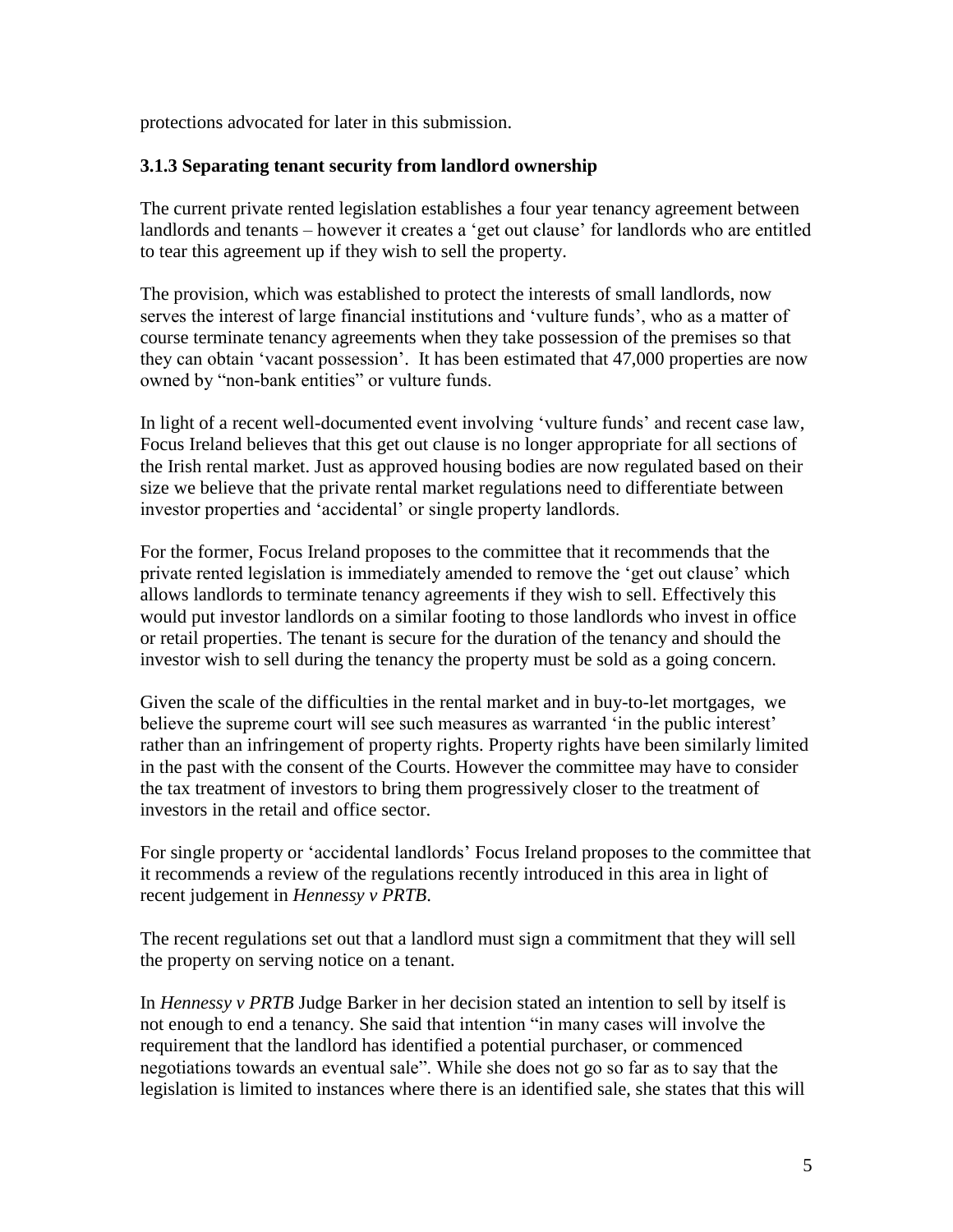often be the case.

We believe that the new regulations, while an improvement at the time of development, have now been surpassed by the case law which has afforded greater and welcome security to tenants. The regulations should be amended to comply with the findings of *Hennessy*.

Furthermore, Focus Ireland believes that Local Authorities and the RTB should be made responsible for effective policing in this area. LAs should inform the RTB of cases where a household assessed as homeless indicates that they were issued a NoT on foot of a family members taking up occupancy or sale of property. The LA should notify the RTB of the address, and the RTB should proactively assess whether the appropriate declarations were made and whether the action actually occurred, and take appropriate action as necessary.

# **3.2 Empty housing Census**

Figures from the 2011 Census show that the national vacancy rate at the time was 14.5%, which corresponds to some 290,000 homes. Vacancy rates differed substantially across the country, with Dublin experiencing an 8.2% vacancy rate and Leitrim experiencing rates over 30%. The average vacancy rate in Europe is 7%. While the rate in Dublin is lower than other parts of the country, a reduction in the rate by even 1% would result in over 5,000 homes entering the market.

The 2016 Census will provide an updated picture of housing vacancy in Ireland, and will allow policy makers to determine how best to increase housing stock where it is most urgently needed. Focus Ireland lobbied for the CSO preliminary results to include information about current housing vacancy. Data collated by census enumerators can be released long before the census forms are evaluated and this year the data they release will include information about vacant housing.

It is vital that this information is used to bring much-needed housing stock into the market. In high demand areas, the Department of the Environment should ask Local Authorities to undertake an immediate investigation to identify the reasons why properties are standing vacant and develop policy responses to increase housing stock accordingly.

# **3.3 Support families to remain with broader family where possible**

The severe housing shortage in Dublin has meant that families who enter emergency accommodation are finding it difficult to secure accommodation and move on. While work to increase the housing stock is ongoing, much of this progress takes time. Meanwhile, families are spending months residing in unsuitable emergency accommodation.

Analysis carried out by both the DRHE and Focus Ireland indicates that up to one third of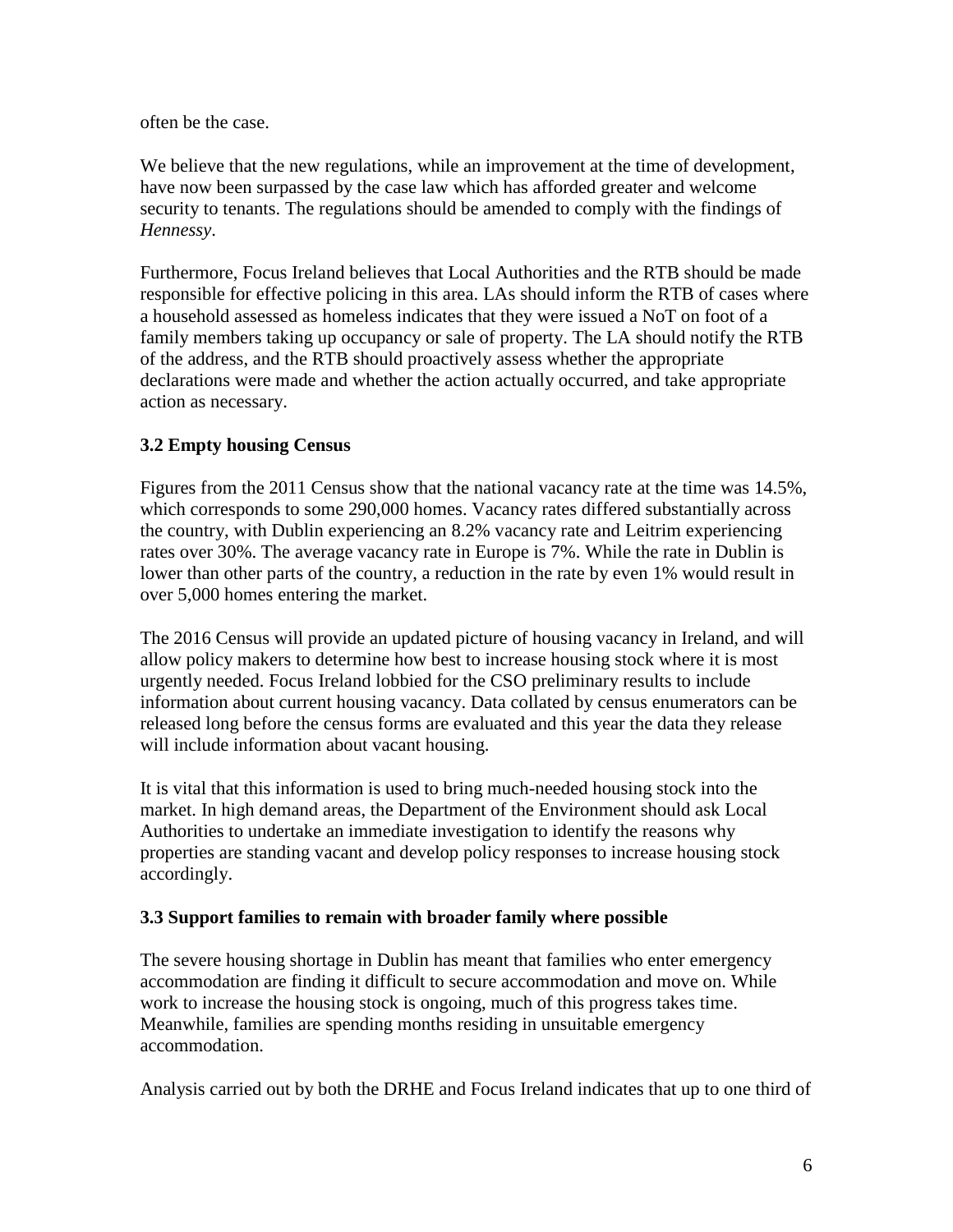households cite 'family breakdown' as the reason they became homeless. Our research has shown that a number of families who have experienced instability in the private rental sector move in with family members. This accommodation arrangement often becomes untenable and families then enter emergency accommodation. The question arises as to whether it would be better, in some cases, if this informal arrangement with family members could be extended and if so, what supports and intervention would enable this to happen.

Focus Ireland has drafted a proposal document for a pilot entitled: 'Alternatives to Emergency Accommodation'. The first stage of the pilot would involve our team working with families who have been accessed as homeless to determine whether previous accommodation arrangements could be salvaged to prevent families entering emergency accommodation. Importantly, such a pilot would not constitute homeless prevention, but would be an alternative to the current emergency accommodation regime, which often consists of one room hotel accommodation. Those who return to accommodation provided by family would continue to be supported by the Family HAT and would retain their position on the housing list.

The first stage of the pilot would enable our team to evaluate its appropriateness. If this phase shows that the initiative is viable a second phase is proposed in which Local Authority staff assessing families as homeless identify them as potentially benefiting from the programme and immediately schedule them for an early interview with the HAT.

The above proposal is not a sustainable solution to family homelessness, but may ease some of the pressure experienced when families are forced to reside in emergency accommodation. Further details of our proposal can be obtained from the Focus Ireland Advocacy Department.

# **4 Immediate measures having longer term effect**

# **4.1 Increasing the supply of Social Housing**

The Housing Agency and ESRI have calculated that we need to deliver over 20,000 new homes each year. Focus Ireland is deeply concerned that this has increasingly been seen as a 'target' to be reached over a number of years, rather than an assessment of the number of units required just to match demographic changes. Continued economic success and inward migration will increase this 'standstill' figure even further. We need to be clear that in every year – such as 2015 and, in all likelihood, 2016 – in which we do not build 20,000 new housing units, our housing crisis will deepen.

The outgoing Government Social Housing Strategy established a strong framework for delivering the social housing required and the various 'streams' within the strategy, after a frustrating period of bedding down, are now seen as beginning to gain traction. These elements must be maintained and reinforced. However, the fundamental weakness of the strategy needs to be recognized and addressed – it remains fatally dependent upon the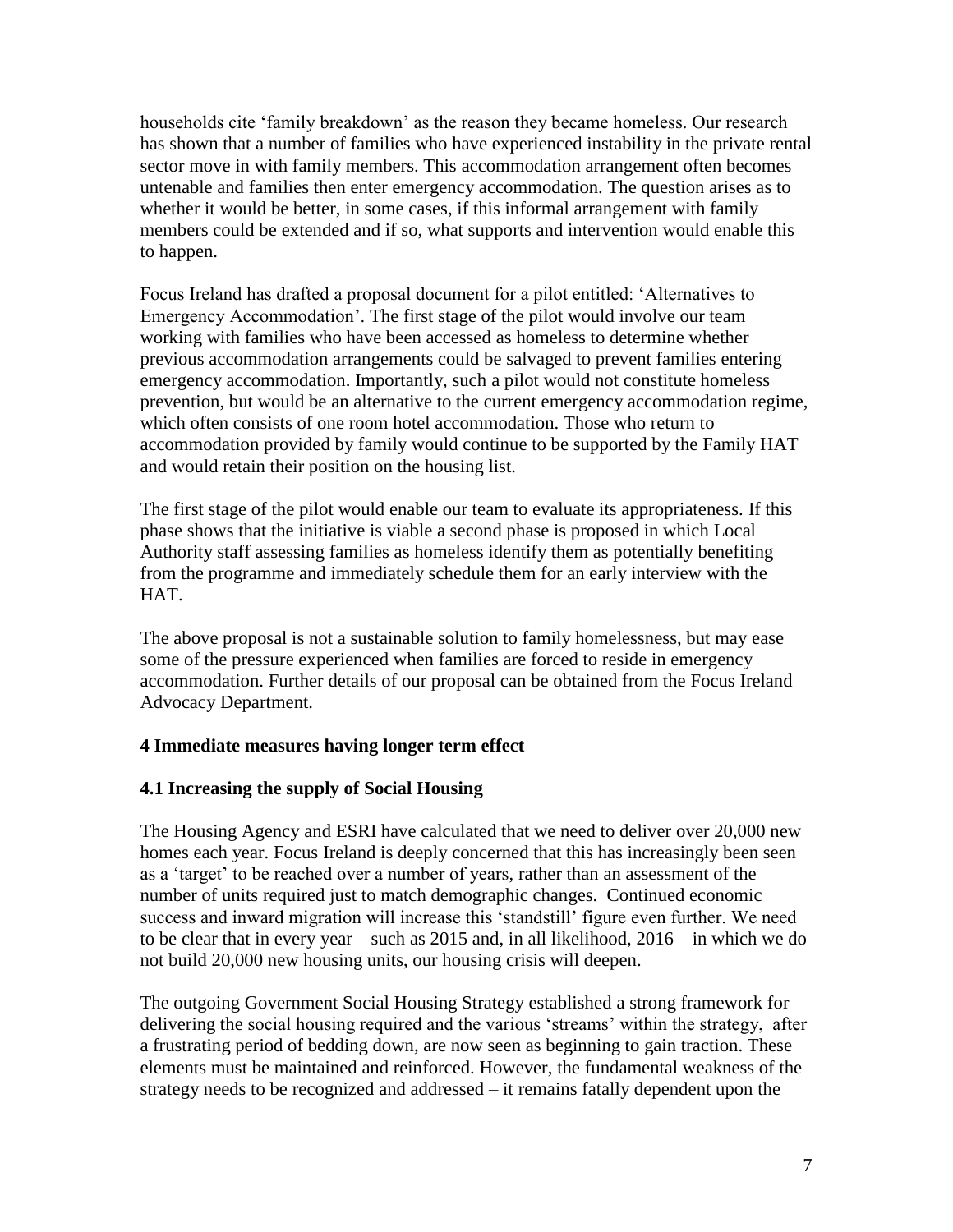private development sector to deliver the homes. This dependency manifests itself in two ways – the reliance on Part V provision to build and supply socially owned housing and the reliance on private development to build units which will come into social use through leasing, HAP etc. It must be clear at this point that it is a fundamental requirement of an effective strategy that the state must cause the units to be built.

As a housing association Focus Ireland is committed to supporting this necessary work. Our experience points us to two particular areas that require consideration by the committee.

The first is the well documented funds that exist within the Housing Finance agency. Ways must be found to release this capital to support local authorities and approved housing bodies to build homes.

The second relates to current funding mechanisms: the capital assistance scheme (CAS) and capital advance leasing facility (CALF). One of the significant issues with these schemes is that while properties can be found, the operation of these schemes can cause opportunities to purchase properties to be lost.

We recommend that the committee review the possibility of the administrative processes of local authorites for these schemes being centralised in the Housing agency or in a 'lead' local authority.

Focus Ireland would also make the point that the commitment to deliver housing units must be linked with a commitment to ensure that new building creates vibrant communities rather than just 'housing'. This means that housing provision must be balanced with investment in infrastructure. This balanced approach would help overcome some of the resistance of local communities to new social housing in their areas.

# **4.2 Allocations of social housing to homeless households**

Historically, while patterns varied in different local authority areas, fewer than 10% of allocations of social housing were made to homeless households, despite their categorisation as a 'priority' group.

In January 2015, Minister Alan Kelly issued a Ministerial directive that increased this proportion of allocations significantly: 50% going to homeless (and other vulnerable) households in Dublin, with 30% in Cork, Limerick and Waterford. Provisional evaluation of the impact of this initiative undertaken by Focus Ireland suggests that it has been of critical importance in the fight against family homelessness.

While these allocation levels are unlikely to be sustainable in the long-term, we strongly believe that on-going commitments of at least 30% allocations in Dublin and 15% in other cities will be required over the next few years to tackle the homelessness problem. Such targets need to be established and monitored at national level.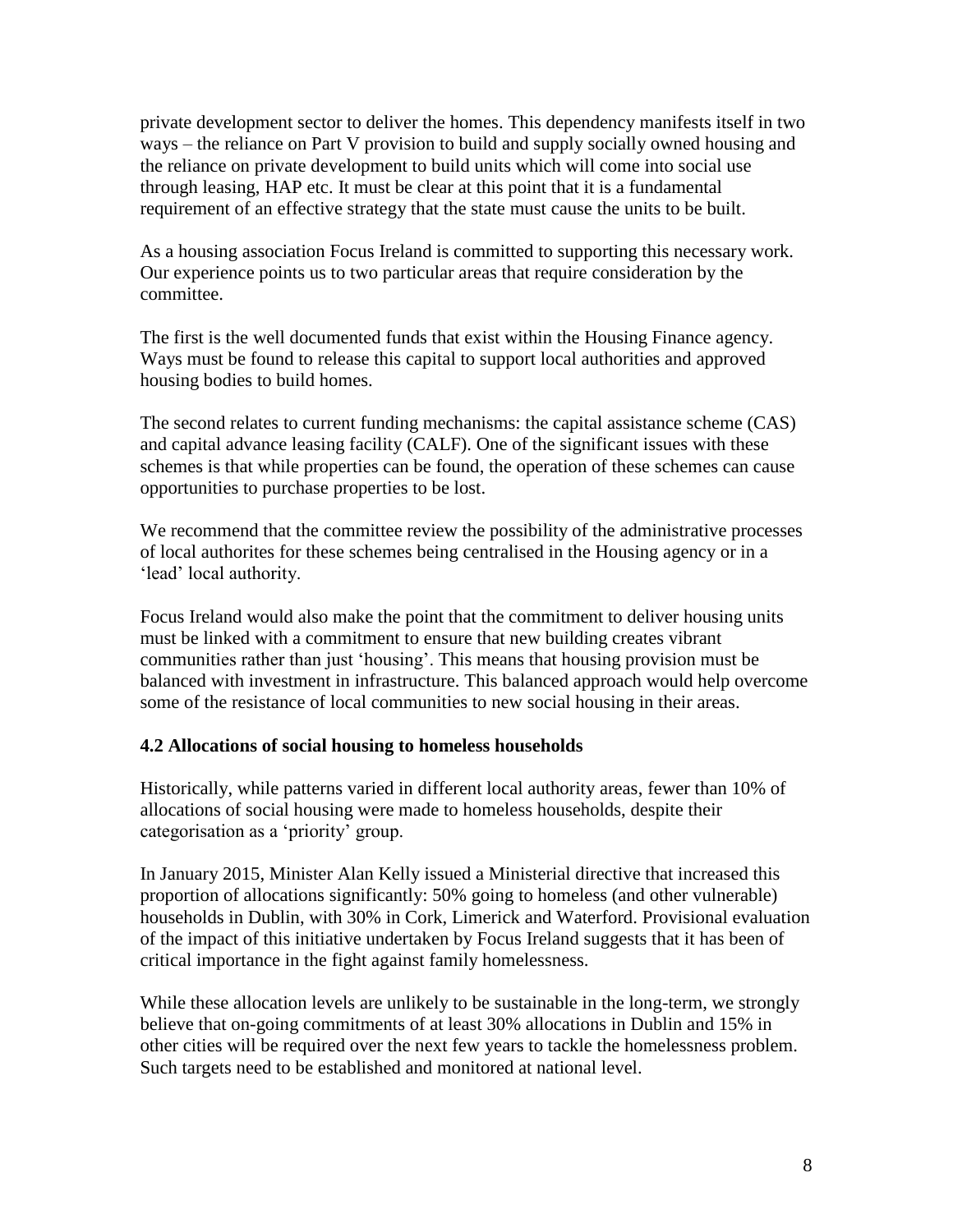# **5 Measures to be initiated now and introduced in the medium term**

#### **5.1 Secure Occupancy in the Private Rented Sector**

For the Private Rented Sector to flourish and provide both secure homes for tenants and reliable returns on investment for landlords, it requires substantial and balanced reform of regulation and tax treatment. The Private Residential Tenancy Board (now the Residential Tenancy Board) published a long list of necessary legal reforms to simplify and improve the efficiency of the sector.

The National Economic and Social Council has recently published a series of detailed reports which make a case for 'Secure Occupancy', and the OECD recently published important research demonstrating the positive impact that such policies can have on the private rented market.

These contributions and others should form the basis for a substantial and comprehensive review of regulation in the sector which would address both landlord and tenant concerns. While this review is urgently needed and long-overdue, it requires adequate time for debate in the Oireachtas and wider society. This review should be initiated immediately with a goal of passing legislation within the first year of the current government.

#### **5.2 Annual, transparent & independent review of Housing Assistance Payment (HAP) levels**

Currently the base rates for the Housing Assistance payment (HAP) simply mirror those established by the Department of Social Protection for rent supplement. While the Department of Environment has monitored local areas and introduced some flexibility in some local authority areas, HAP does not permit the individual discretion regarding rent levels which Community Welfare Officers can exercise with Rent Supplement.

The Department of Social Protection lead role arises from the history of the scheme and the fact that the majority of the initial budget for HAP was transferred from the Department of Social Protection to the Department of Environment Community and Local Government.

The level of Rent Supplement is set through an irregular, opaque process by a section of the Department of Social Protection applying a wide range of policy objectives. HAP is defined as a social housing support and as such is there to meet long-term housing need.

Focus Ireland recommends to the committee that it propose that the Department of Environment should take the lead for setting the framework of rents which will be covered by state subsidy and should establish an independent and transparent mechanism to review these annually.

#### **5.3 Strengthen the Housing protocol for young people leaving care**

Young people who have grown up in state care continue to have a higher than average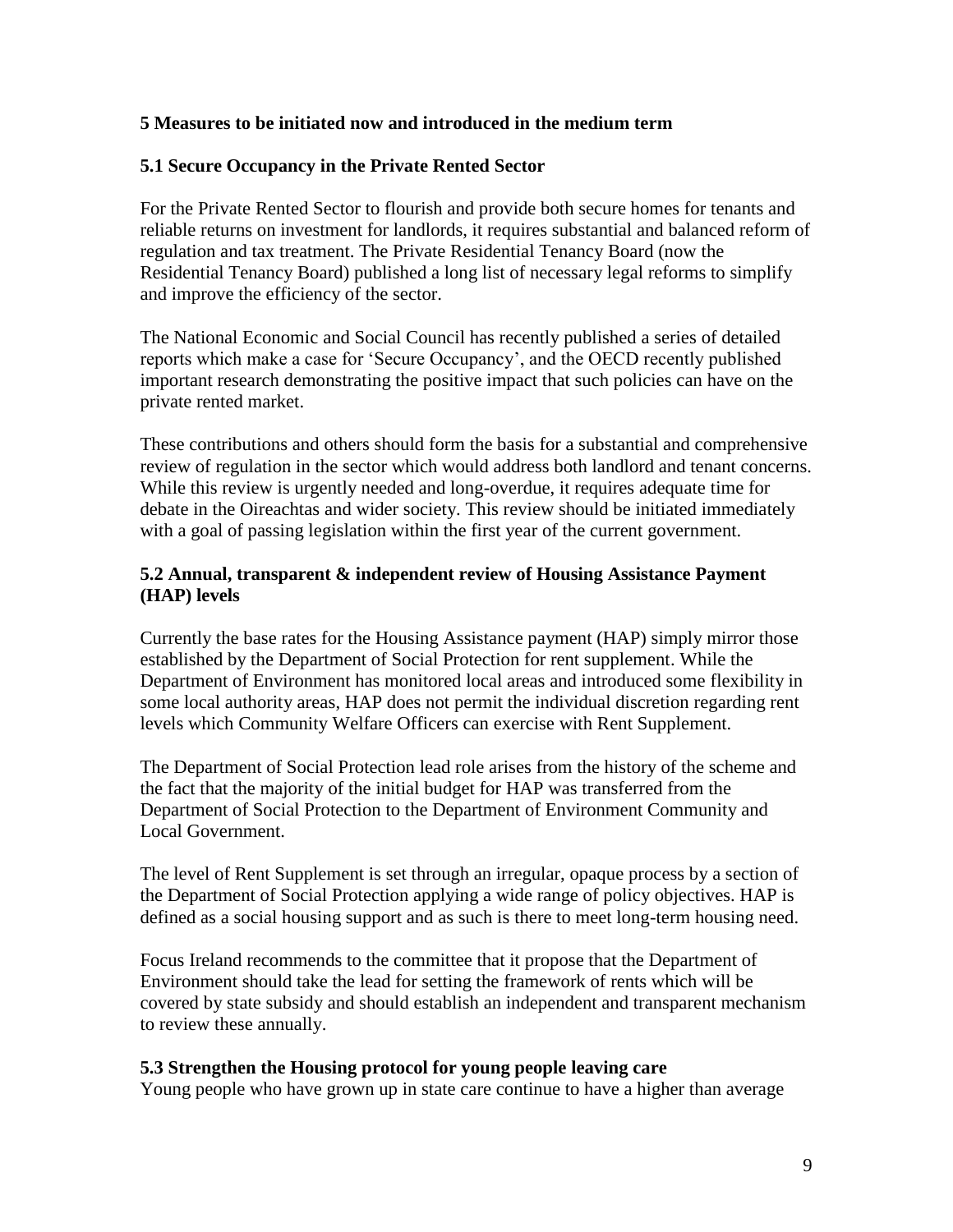risk of becoming homeless as adults. The protocol on young people leaving care was a welcome addition which ensured that there is clear direction to local authorities on their requirement to engage with young people leaving care on the issue of their housing need. However, this needs to be further developed.

In the short-term, local authorities have to be instructed to ring-fence a number of units each year for the most vulnerable young people leaving care. Access to this accommodation could be based on assessment of need carried out by Tulsa.

In the medium to long-term Focus Ireland believe that local authorities should plan, develop and provide appropriate housing to those young people leaving care who require this support to continue building their independent lives after the care experience.

#### **5.4 Amend Section 10 of the housing act to support prevention of homelessness.**

The importance and cost effectiveness of preventing homelessness has been recognised since the Department of Environment's *Homelessness – A Preventative Strategy* in 2002. However, the current legal definition of homelessness and the wording of Section 10 of the Housing Act (1988) refer exclusively to people who are already homeless. While central and local government has been flexible in interpreting this legislation, the weak legal basis results in preventative interventions that are underdeveloped and piecemeal. Amending the Housing Act 1988 would facilitate local authorities to harness skills from other sectors and to more effectively meet the needs of the homeless strategy. Two amendments are needed. The first is an amendment to Section 2 that introduces the concept of and provides a definition of 'at risk of homelessness'. This serves to locate the point at which local authorities can interact with a person's housing support issues, and focus attention on practical steps to avert homelessness. A similar definition of 'threatened with homelessness' was introduced in the UK in 1996, with overall very positive effects.

The second element is to create, under Section 10, provisions which enable the funding of suitably approved bodies to deliver the various types of intervention that will deliver on the objective of preventing homelessness. This change would facilitate local authorities in planning and delivering a range of internationally proven interventions including family reconnection, hospital and prison in-reach and rapid rehousing. See more on this issue here.

#### **5.5 Protect the under 26's who experience homelessness**

Young people who are homeless can be prevented from moving on into independent living due to the unintended consequences of the reduced rate of social welfare paid to people under 26.

This problem has been addressed in the case of young people coming from a care background where an exemption was included in the original legislation, however this was not extended to the case of other young people who become homeless. As a result, young people who become homeless can be trapped in emergency accommodation for very long periods as they are unable to sustain the rent on independent accommodation.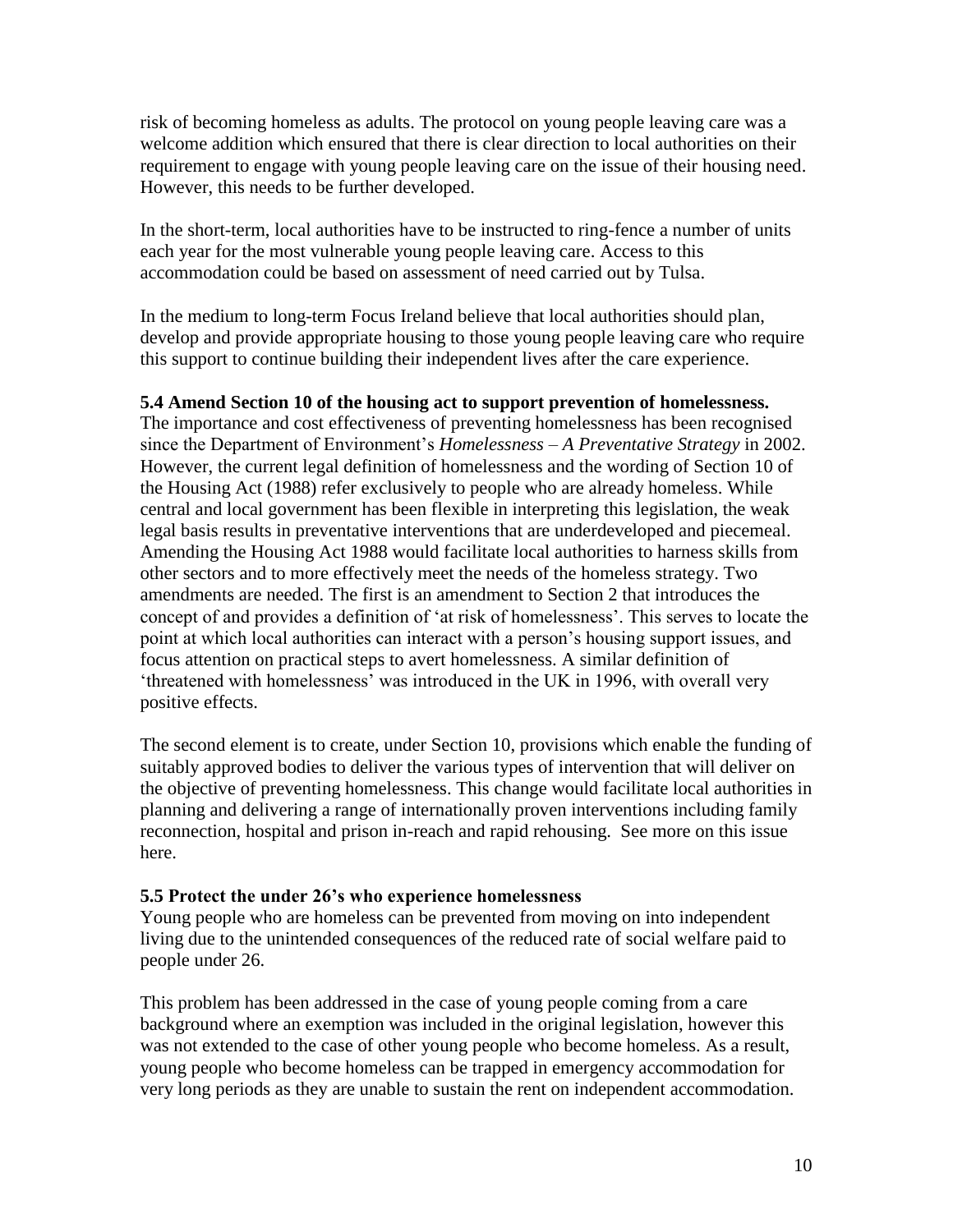This problem impacts on a relatively small number of young people but is likely to have a long-term damaging impact on their life chances.

It also represents a significant cost to the state as the young people continue to reside in emergency accommodation.

Focus Ireland believes that it is long past time that this issue was addressed.

In the short term the needs of those young people currently trapped in this situation have to be addressed. This can be achieved by undertaking an audit of the number of young people in this situation and providing funding through supplementary welfare allowance to provide the required support.

In the medium term there is a need to agree a sustainable long term solution that acknowledges the support needed by a young person when they experience a period of homelessness and provides a clear supported pathway out of homelessness.

# **6 Measures which reflect a long-term vision**

Tackling homelessness requires strategic, long-term thinking. It is not enough to put in place short-term solutions which ignore the root of the problem. Below are a number of underlying principals and commitments which will ensure that the current levels of homelessness do not become the norm.

# **6.1 Referendum on a Right to a Home**

The Convention on the Constitution recommended that Economic, Social and Cultural Rights (ESCR), which includes a right to housing, should be included in the Irish Constitution. Introducing the right to housing would require a referendum and Focus Ireland believes that there should be a commitment to holding such a referendum during the term of the next Dáil. Such a change in the constitution would not in itself eliminate homelessness, but it would make a strong statement about the values of our society.

Placing the right to housing on a constitutional footing would mean that policies introduced by the State would have to consider and balance this right. Existing rights, such as the right to property, could not be leveraged against the need for social and affordable housing or used to excuse inaction. A constitutional amendment would provide citizens with a justiciable right to housing and would raise the State's standing as a protector of human rights.

# **6.2 End long-term homelessness and the need to sleep rough**

When the objectives of ending long-term homelessness and the need to sleep rough were adopted by Government in 2008 it was a historic step forward in our national understanding of homelessness and our commitment to tackling it. Despite the difficulties in achieving these goals it is of critical importance that they are not abandoned. These commitments have widespread social and political support. They were first made by the Fianna Fail/Green Government in the national homelessness strategy 'The Way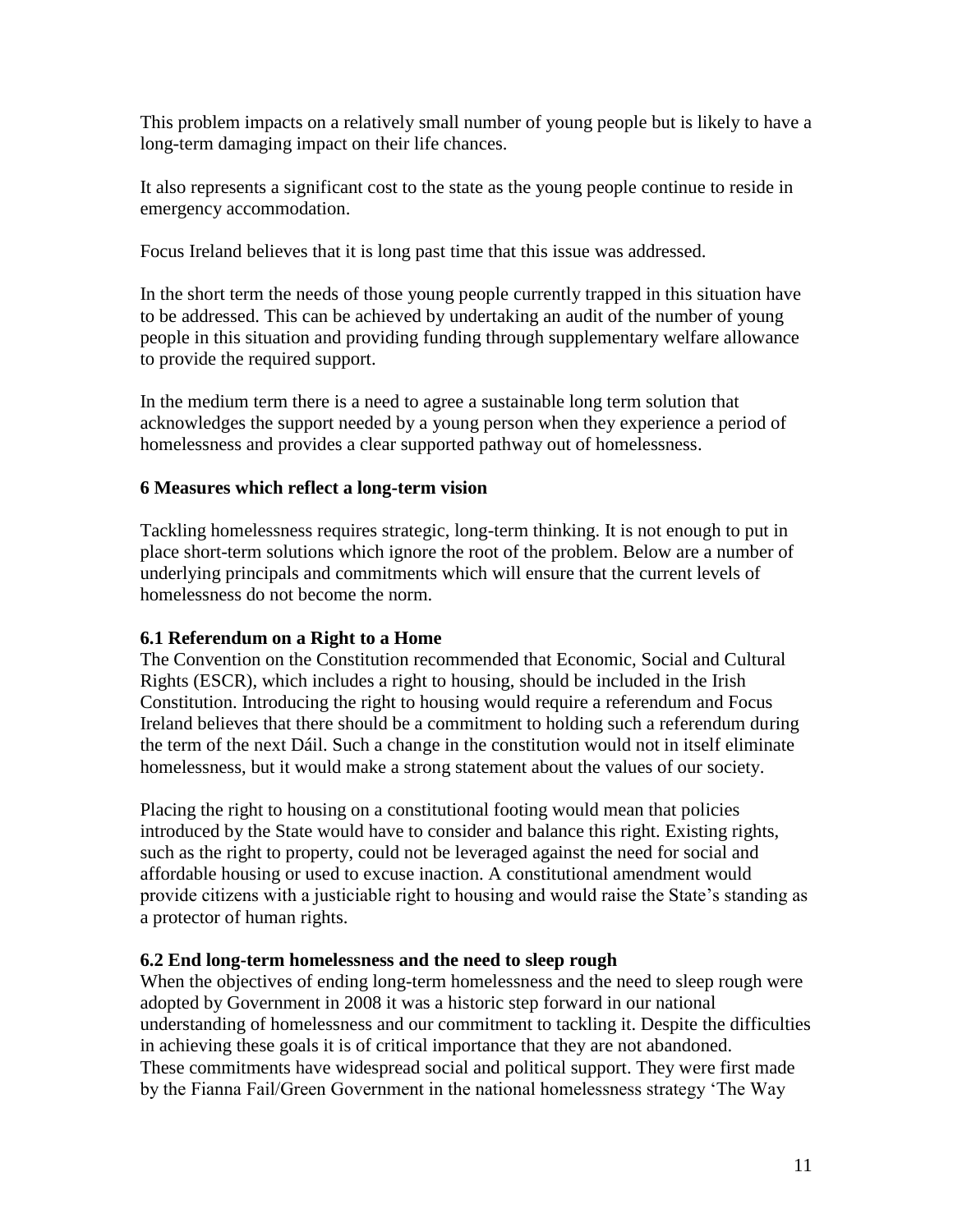Home' in 2008, and were subsequently adopted by the Fine Gael/Labour Government in 2013. Sinn Fein also supported this objective in its 2011 Election Manifesto, and politicians from other parties and independents have also endorsed it.

While commitments were previously linked to particular target dates, they should be primarily understood as a collective statement that homelessness is not a 'natural phenomenon' but is rather the result of particular political and economic policies - and can be solved.

Ending long-term homelessness (people remaining homeless for more than 6 months) is not the same as ending homelessness entirely. This commitment recognises that some people will become homeless due to a variety of factors, but with the right public policies they can quickly return to mainstream accommodation. Sometimes these individuals need additional support services, but not always.

Targets to end long-term homelessness have not been met, so there is a strong temptation to completely abandon this approach. However, when Focus Ireland looks back over our 30 years of working to end homelessness, we see clear reasons to believe that progress is possible and that strong, ambitious commitments drive that progress, even when the target is not immediately achieved.

For instance, in the past 30 years we have seen an end to children, alone and separated from their families, sleeping rough on our streets, which was commonplace when Focus Ireland was established. While the 2010 target was not achieved, it is important to recognise that in cities like Cork, rough sleeping was all but eradicated for the first time. In Dublin the numbers of people sleeping rough in winter 2010 was the lowest ever recorded (70). The most recent figures released show that 102 people were sleeping rough on a night in April 2016, despite the addition of almost 500 emergency beds in the six months preceding the count.

Ending the need to sleep rough is, at one level, about simply having enough emergency beds available for those who need them and ensuring that individuals feel safe enough to use them. However, unless there is a parallel commitment to produce the requisite number of homes, long-term homelessness will not be eradicated. People must be able to access secure and stable accommodation when they are ready to leave sheltered emergency placements.

# **6.3 Governance structures**

Tackling homelessness requires the active collaboration of a range of government departments around agreed goals and targets. Because circumstances can change quite dramatically, it demands a form of collective flexibility, which is difficult for Government to achieve. It also requires the active participation and engagement with the voluntary organisations which provide most of the front-line services.

After a number of years, the current Government has now established a strong framework to tackle homelessness. Progress on an 80 point 'Implementation Plan' is monitored by a